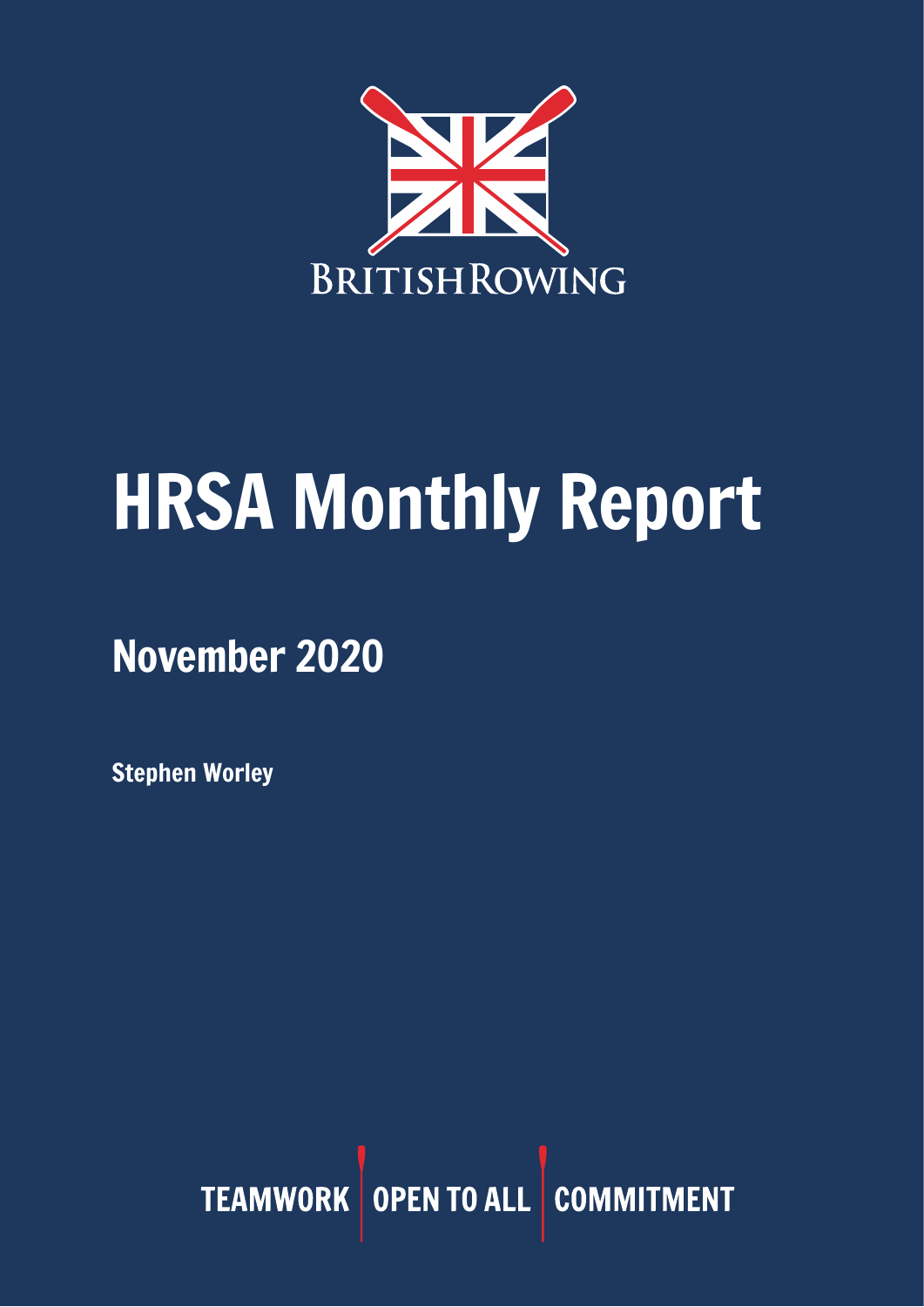## RowSafe 2020

The 2020 edition of RowSafe has been published and can be found [here.](https://www.britishrowing.org/about-us/policies-guidance/rowsafe/) A presentation summarising the changes is available [here.](https://www.britishrowing.org/wp-content/uploads/2020/11/201110-RowSafe2020Updates.pdf)

#### Incident Reports in November

There was a serious incident in the dark in which a 4+ collided with an underwater obstruction; this broke a blade and damaged a rigger. The boat was then swept into a large moored boat the hull snapped causing all 5 of the crew to enter the water. Some of the rowers were swept downstream but all the rowers and the cox were subsequently rescued by coaching launches from several clubs. The rowers and cox were not injured but the boat was probably written off. It is only a matter of good fortune that nobody suffered more severe effects for being immersed in cold water.

A 2x in a group started rowing without looking ahead and hit the stern of a 1x causing boat damage. Rowers should be encouraged to keep a good lookout at all times.

There were two incidents which involved head on collisions involving a boat that was overtaking another boat and a boat travelling in the opposite direction. A more careful lookout and the ability to perform an emergency stop would help to avoid collisions and reduce the severity of harm that they can cause.

As we start to return to rowing it may be helpful to invite rowers to review the Collision [Avoidance](https://www.youtube.com/watch?v=AhaI1G3R7jE) and [Emergency Stop](https://www.youtube.com/watch?v=3RBfI-O_AUo&feature=youtu.be) videos.

## Working with Coastal Rowing WA Inc

Advice and support continue to be provided to Coastal Rowing in Western Australia. An additional Zoom meeting was held to review progress and discuss any further information or advice. This was prior to them developing their safety documentation. As a result, they have developed and introduced safety training. This has been both in the classroom and on the water. They tell me that it has been a tremendous team builder. People are "thinking" safety and are enthusiastic about doing what needs to happen to make sure they are safe.

They have also tried buddy rescue; this was a real hit and brand new to Australia. It made so much sense.

The organisation's application to become an Associated Organisation within British Rowing has been approved. Information on this is included in their Newsletter and they are clearly very proud to be involved with British Rowing in this way.

Coastal Rowing WA has produced a detailed risk management and safety plan. This will be reviewed and feedback will be provided.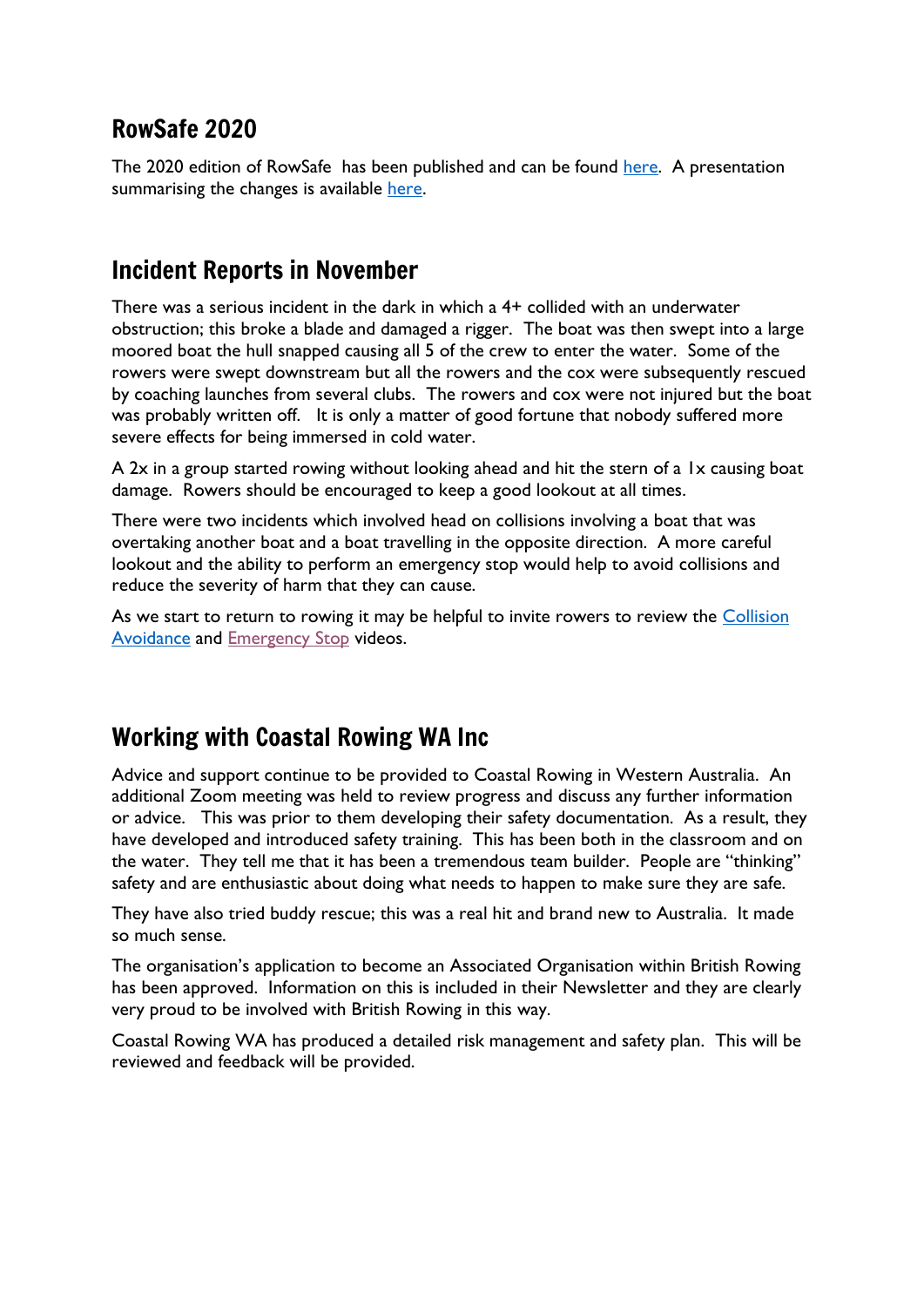# Support for another Rowing NGB

There was an enquiry from the Chairman of the NGB's Safety Committee who wanted to know how the British Rowing rules requiring clubs to report incidents were worded. He thought that in British Rowing it is compulsory for clubs to report certain level incidents.

It was explained that this is now a matter of culture rather than a matter of rules. The simple answer is that we do not need rules. It has become part of the culture that people report incidents. We do everything we can to encourage reporting. We take care to thank reporters if I comment on their reports. We give prizes (certificates signed by our Chairman and me) to the clubs that report the most incidents each year. We explain that completing an incident report is an opportunity to make a positive contribution to rowing safety. We keep reports anonymous; we will share the lessons learned but do not mention the names of any people or clubs.

We do have rules. Section 11 of the **British Rowing [Regulations](https://www.britishrowing.org/wp-content/uploads/2020/06/British-Rowing-Regulations-2020.pdf)** deals with Safety and contains the following:-

*11.5. Clubs must: 11.5.1.Ensure a positive safety culture; 11.5.7.Complete the British Rowing Annual Safety Audit and implement any recommendations made as a result of this Audit; 11.5.9.Encourage Club members to be accountable for safety and report all incidents;*

I mentioned the Safety Audit because it is the one thing that clubs are required to do. Failure to complete the audit to the satisfaction of the Regional Rowing Safety Adviser results is a club not being able to enter competitions. This is as strict as it gets in safety.

Everyone knows about the need to complete audits but the vast majority are not aware of the details of the British Rowing Regulations. They just do what they should do because they know that it is the right thing to do. They report incidents because they recognise that this is the correct thing to do and they know that no blame or punishment will result.

We receive a little over 2000 Incident Reports each year. I cannot tell how many incidents really occur but believe that this is at least a representative sample. The majority involve little or no harm but some are more worrying. I include lessons learned from incidents in my monthly reports and we complete and publish an **annual analysis**. Both of these actions demonstrate how much we value the reporting of incidents. This too is positive feedback to encourage reporting.

The big question is how should you start. For us it is easy because we have been doing this for years. For you it is not so easy because you are starting from scratch. Reporting is all about learning and not about blame. For example, we discourage the inclusion of names and certainly do not want signatures.

In my view what you need is a system that is:-

- easy to use
- quick and efficient
- not challenging or threatening
- computer based can be completed on a hand held device
- available to anyone, member or not
- can be completed anonymously and
- asks only for information that the reporter has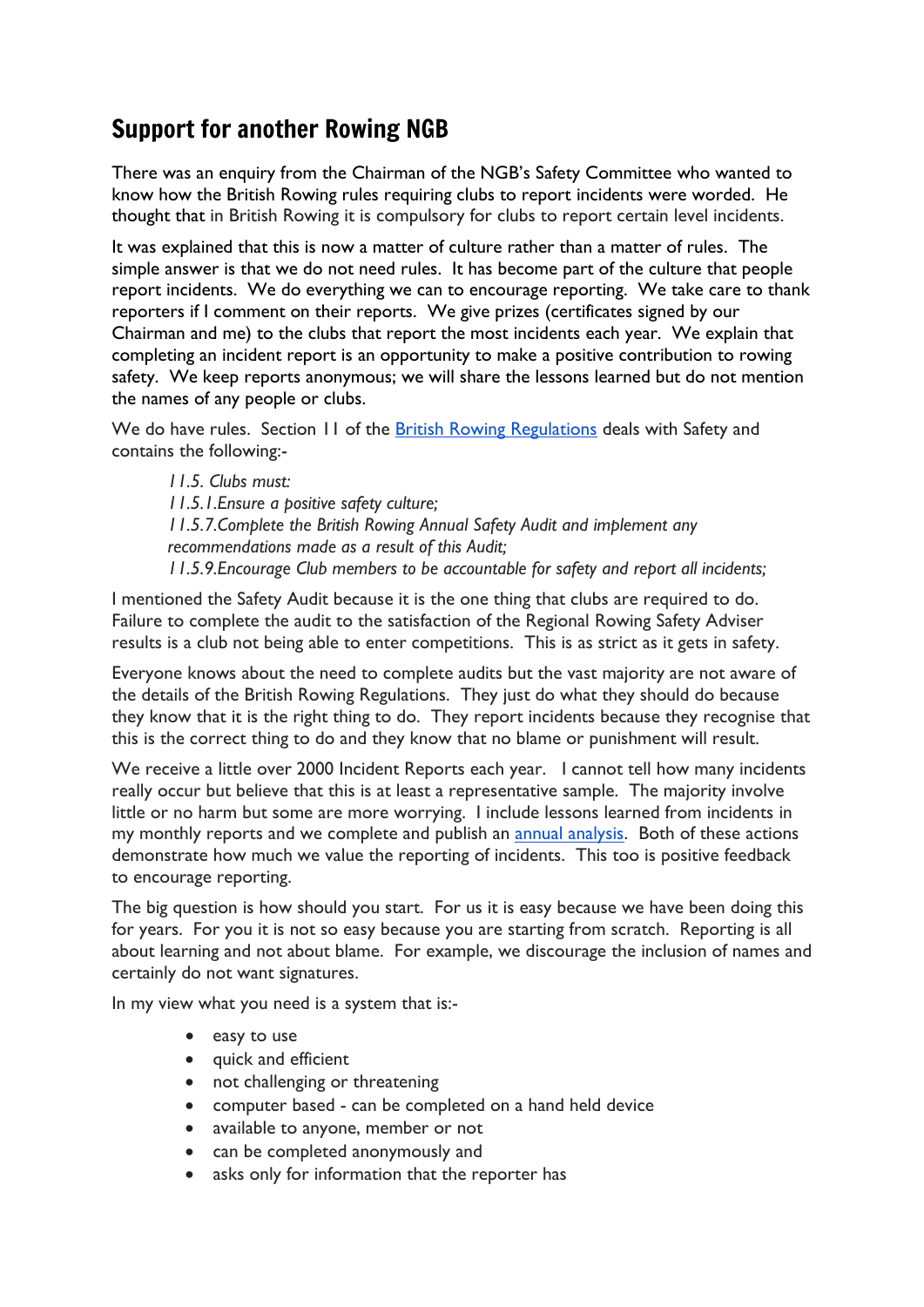### Capsize and Cold Water Immersion and Hypothermia training

There has been some discussion about the importance of this training.

I explained that each year we have about one thousand reported capsizes, although there may be many more that are not reported. In nearly all cases the harm to rowers is limited to them becoming cold and wet. This is not an accident, it happens because rowers are well prepared and know how to react when they capsize. They are also told what to expect when immersed in cold water and what they should do to survive the experience.

The Capsize Drill and the Cold Water Immersion and Hypothermia training are vitally important to ensure the safety of rowers. Rowers rely on their coaches to ensure that they know what to do if they capsize. It is important that coaches are competent to deliver this advice and to prepare their rowers for this eventuality.

This training was delivered to learner coaches at the start of their Coach Education. The feedback we have confirms that they found this face to face course informative and enjoyable. They felt that it prepared them to lead capsize training for rowers in their clubs as specified in section 3.7 of RowSafe. The face to face course is the best way I know to deliver this training.

We now have the online learning Capsize modules for Rowers, and for Coaches and Club Officials, available on RowHow. This is a valuable resource and an adequate substitute for the face to face course at a time when it is not possible to deliver that mode of training. In my view the Capsize Drill training for coaches should be a prerequisite for all level 2 coaches (both Session Coach and Club Coach). The same applies to the Man-overboard training for fixed seat coaches. The Cold Water Immersion and Hypothermia training should continue to be a prerequisite for coaches at both these levels.

#### Rower suffers a seizure afloat

There was an incident in which an adaptive rower in a 2x suffered a seizure afloat after a race. He fell into the water and was rescued by his doubles partner who entered the water to keep his head above the water. He was then rescued by a launch.

It was subsequently found that the rower has epilepsy. He has been decreasing his medication over the last year. His doctor has determined that his medication will now be increased back up to his previous levels.

The club will be reminded of the Medical Panel Guidance on Rowing and [Epilepsy.](https://www.britishrowing.org/knowledge/safety/health-and-fitness/rowing-and-epilepsy/)

#### Information about incidents

There was a request for information about incidents at nearby clubs.

It was explained that Incident Reports are confidential and that each month I provide anonymous summaries of reports that provide learning opportunities. The annual analysis of reported incidents is available [here.](https://www.britishrowing.org/wp-content/uploads/2020/02/2019-Incident-Analysis.pdf)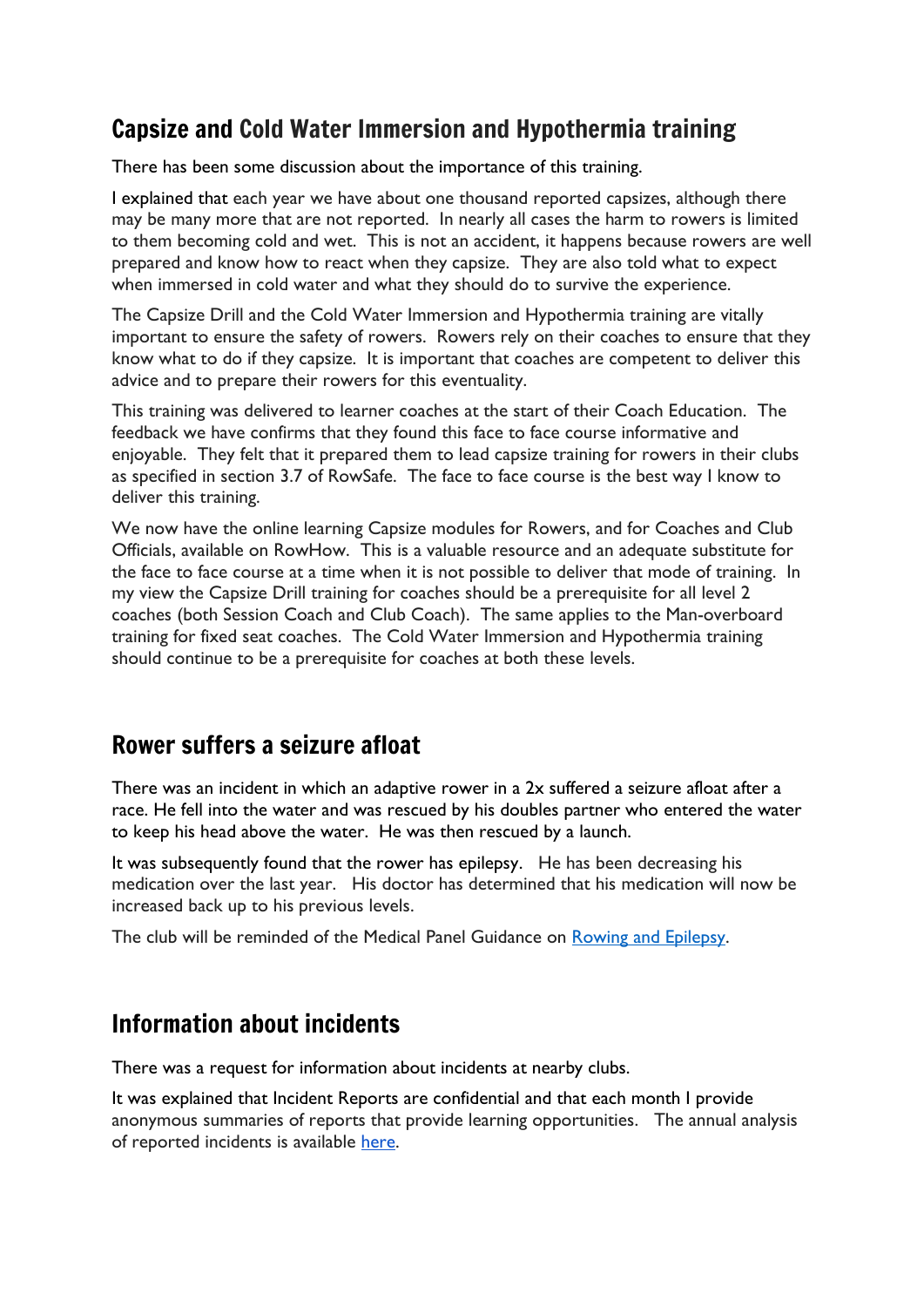## Emergency Response Plan & Emergency Action Plan

There was some confusion as one of these terms is used in RowSafe and the other is used in the Safety Audit. I confirmed that these are two slightly different names for the same thing. It is the contents of the plan that are important, not its name.

# The Safety Audit deadline

There was a suggestion that the deadline for completing the Safety Audit because clubs were not able to access their clubhouses and boathouses.

My view was that t we should not change the dates for the following reasons.

- 1. There is little or no need to visit the club in order to complete the audit. The CRSA should know the answers to all the questions, or be able to find them in his or her records or by contacting other members of the club.
- 2. The lockdown may not end on 2 December. I know that the government is under pressure for it to do so but if the infection numbers continue to grow in spite of the lockdown, and the science indicates that the lockdown should be prolonged, then it may be extended.
- 3. If the club is not able to complete the audit by the due date then it still has the opportunity to discuss any problems that it has with its RRSA who can agree an extension.

lust as a reminder, the closing date for the submission of the 2020 Safety Audit was the  $29<sup>th</sup>$ November with clubs being suspended from competition from 3<sup>rd</sup> December if they fail to meet this deadline.

#### Rowing at times when there are few other people around

There have been times when streams have been flowing strongly and rowers have been afloat in isolation. Rowers should be aware that if they do get into difficulties when there are few people on the water and on the bank then there is unlikely to anyone available to help them or even to call for help. Please invite rowers to think carefully before they go afloat when there are few people around and if there are warnings from navigation authorities, etc., then please treat them with respect.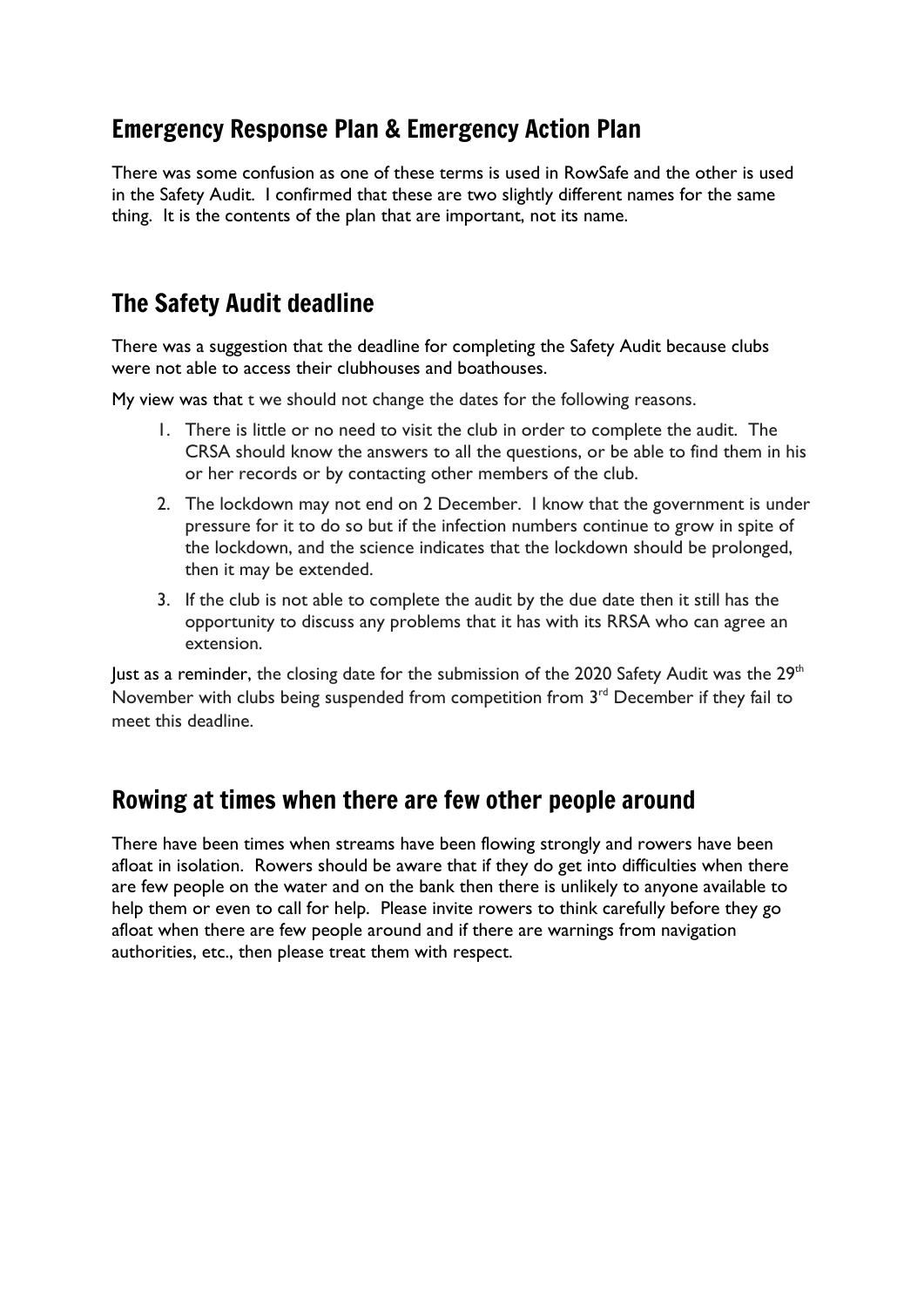# Advice on Covid Safety

There have been several conversations in which British Rowing was unfairly blamed for preventing people from rowing due to the contents of the advice on Managing Covid-19. It was explained that the restrictions were imposed by the government as a matter of law. British Rowing was simply publishing this advice in a form that could easily be understood by rowers.

The legal requirements are contained within The Health Protection [\(Coronavirus,](https://www.legislation.gov.uk/uksi/2020/1200/contents/made) [Restrictions\)](https://www.legislation.gov.uk/uksi/2020/1200/contents/made) (England) (No. 4) Regulations 2020. The most relevant regulations are presented in Appendix 1.